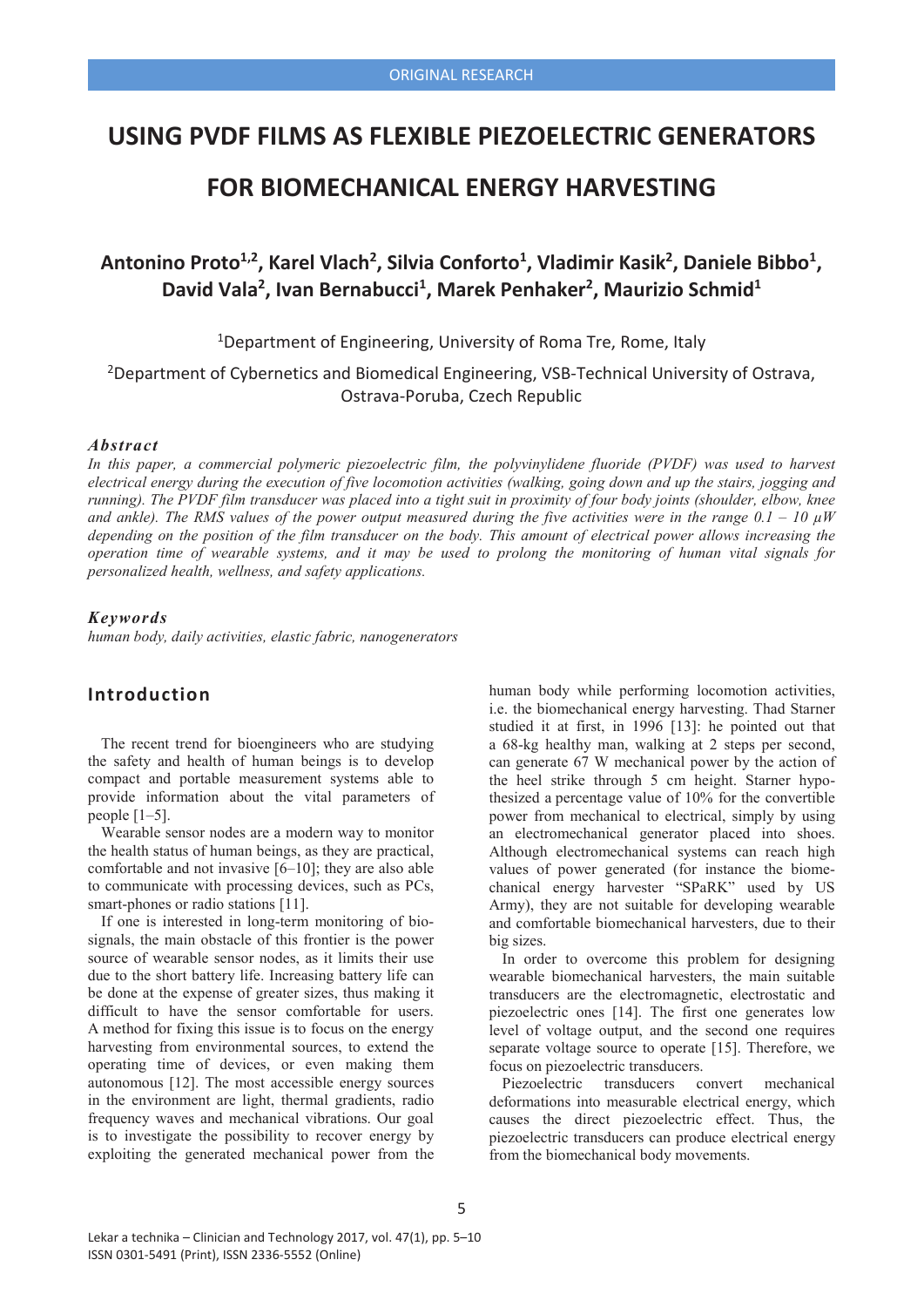In the current scientific literature, we denote several examples of biomechanical energy harvesters; they are divided based on the placement of the harvester on different body parts. For instance, Renaud *et al*. [16] designed a piezoelectric transducer mounted on the human wrist able to generate up to  $40 \mu W/cm^3$ , theoretically. Again, Jung *et al*. [17] developed a curved piezoelectric generator placed into a watchstrap able to produce 3.9 mW/cm2 of instantaneous power density from the low frequency, such as the body movement frequencies. Regarding the possibility to integrate the piezoelectric harvester into a shoe insole, Shenck and Paradiso [18] proposed the most important work in the current literature. They designed a system composed by a flexible piezoelectric stave, placed under the insole and a hard dimorph piezoelectric element placed into the insole. The system could harvest up to 9.7 mW at 0.9 Hz of walking pace. Concerning the possibility of harvesting the energy through a backpack, Feenstra *et al*. [19] developed a system by replacing the strap buckle with a mechanically piezoelectric stack actuator, which generates 0.4 mW electrical power from the differential forces between the wearer and the pack. Pozzi *et al*. [20] proposed a plucked piezoelectric bimorphs for knee-joint energy harvesting. The system had the potential to produce a sustained power of several milliwatts during walking. In addition, Shukla and Bell [21] reported a novel concept of harvesting the energy from low frequency and low force of human gait movement, from a device attached at the waistline. The maximum power output for this system was nearly 300 μW.

All these biomechanical energy-harvesting systems are rigid and they are not comfortable to be wear for the users. In order to achieve comfortable energy harvesting devices for human beings we need to investigate the feasibility for placing ultra-flexible piezoelectric harvesters on body surface.

Thus, the polymer-based piezoelectric materials, such as the polyvinylidene fluoride (PVDF) or its similar copolymer, the poly(vinylidene fluoride-cotrifluoroethylene) (P(VDF-TrFe)), are used for piezoelectric applications because of their advantageous properties of flexibility, adequate mechanical strength, ease of processing and high chemical resistance. For instance, Chang *et al*. [22] have demonstrated PVDF piezo-fibers that are directly written onto flexible plastic substrates, thus making foldable the whole structure.

Therefore, in the proposed work, we use a PVDF film transducer for harvesting the biomechanical energy from common human locomotion activities, such as walking, going up and down the stairs, jogging and running. The folding behavior of the transducer allows following all movements of the body joints, without feeling discomfort for the wearers. Thus, we tested the PVDF transducer to find out the power output while performing biomechanical movements.

### **Materials and Methods**

#### **Properties of PVDF film transducer**

The PVDF film transducer - LDT4-028k - (*www.meas-spec.com*) [23] was chosen for tests, in order to achieve the desired flexibility for the wearable energy harvesting system. It is formed as follow: a 125 μm polyester layer is laminated to a 28 μm PVDF film element, and another 52 μm polyester layer is covered on it to protect the PVDF layer.

In Tab. 1 we summarized the electromechanical properties of the LDT4-028k film transducer.

| Property                                     | Value                        | Unit             |
|----------------------------------------------|------------------------------|------------------|
| dimensions<br>$(l \times w \times t)$        | $156 \times 19 \times 0.028$ | mm               |
| minimum radius<br>curvature (r.)             | 5                            | mm               |
| Young' modulus (Y)                           | $3.1 \cdot 10^{9}$           | N/m <sup>2</sup> |
| piezo charge<br>coefficient ( d31 )          | $10 \cdot 10^{-12}$          | C/N              |
| piezo charge<br>coefficient ( d33 )          | $33 \cdot 10^{-12}$          | C/N              |
| piezo voltage<br>coefficient ( g31 )         | $216 \cdot 10^{-3}$          | Vm/N             |
| piezo voltage<br>coefficient ( g33 )         | $330 \cdot 10^{-3}$          | Vm/N             |
| relative<br>permittivity $(\varepsilon_{r})$ | $12 - 13$                    |                  |
| electrical<br>capacitance $(C_p)$            | $12 \cdot 10^{-9}$           | F                |

*Tab. 1: The main electromechanical properties of the LDT4-028k transducer*

There are many factors that govern the piezoelectric effect for the mechanical-to-electrical energy conversion: the piezoelectric properties of the material, the size and shape of the film, the direction of mechanical excitation, and the electrical response of the film. Particularly, the coefficient  $d_{3n}$  and  $g_{3n}$  (shown in Tab. 1) are the charge and voltage piezoelectric coefficients, respectively, and they possess two subscripts. The former refers to the electrical axis while the latter refers to the mechanical axis. Accordingly, and with reference to Fig. 1, the electrical axis is always '3' (thickness axis) and the mechanical axis can be either '1' (length axis), '2' (width axis) or '3' since the stress can be applied to any of these axes.

These piezoelectric film transducers generate high voltage output values when the mechanical deformation occurs along the length direction, '1'; the reason for that is purely geometrical, since the crosssectional area is much smaller than the surface area.

Accordingly, every energy harvesting application related to the movements of the human segments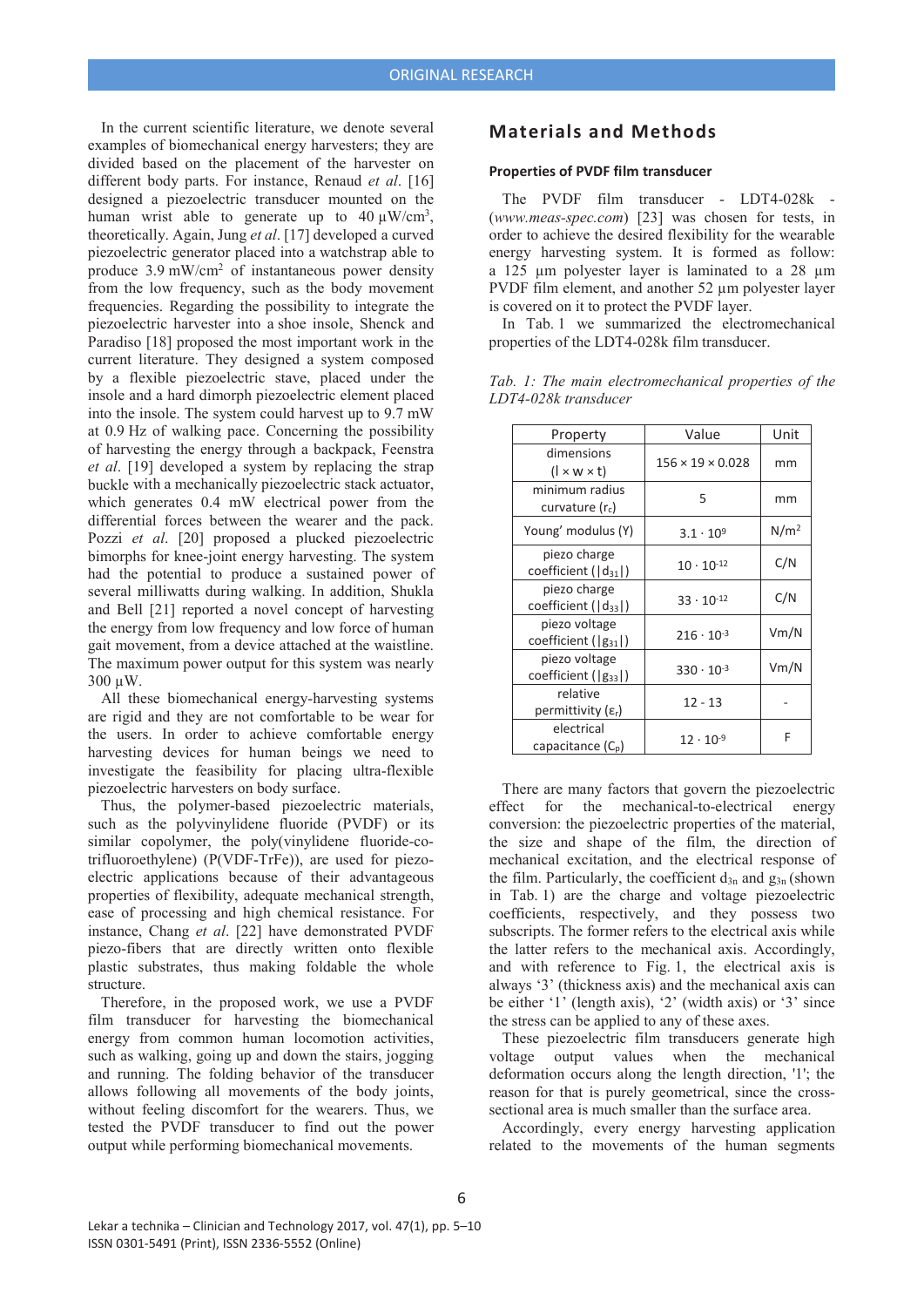linked to the body joints must be dominated by deformations in the length direction of the film transducer and then, under conditions to approach an open-circuit voltage, the theoretical generated voltage output caused by mechanical deformations of the transducer can be calculated by the following equation [24]:

$$
V = \frac{t}{\epsilon} d_{31} Y \frac{\Delta l}{l}
$$

where "t" is the film material thickness, " $\varepsilon$ " is the absolute permittivity of the material, " $d_{31}$ " is the charge piezoelectric film coefficient, "Y" is the Young's modulus and " $\Delta l/l$ " is the elongation of the PVDF film transducer.



*Fig. 1: Numerical classification of axes of the PVDF film transducer: 1-length direction (l), 2-width direction (w) and 3-thickness direction (t).*

#### **Elastic cotton suit for on-body PVDF positioning**

The LDT4-028k film transducer has to be placed directly onto the skin in order to transduce the motions of the joints in the most appropriate way. Thus, an elastic cotton suit was made to ensure sufficient adjacency to the body.



*Fig. 2: The blue suit with the green slots and a green betl: 1-ankle plantar position, 2- elbow pit position, 3 posterior knee position and 4-armpit position.*

During the tests, the transducer was placed in the slots of the suit, attached to each individual joint. Fig. 2

shows the blue suit with the green slots, and a green belt that was used to acquire the power generated from the ankle rotations. The positions for the film transducer on the suit were chosen according to the value of its folding parameter, the minimum radius curvature. The LDT4-028k film transducer is truly flexible and therefore was placed in the inner parts of the suit where the joints are at the maximum bending angle: the ankle plantar area, the elbow pit, the posterior knee and the armpit.

#### **Electrical measurement circuit**

In order to study the purely electrical behavior of the film transducer, the equivalent circuit for the PVDF element is formed by a current generator in parallel with a capacitance. As it is shown in Fig. 3, to find out the power generated by the mechanical deformation of the PVDF film transducer, a resistive load was attached in parallel with the PVDF [25]. The values of the resistive loads were carefully established in a previous work [26], made from our group.



*Fig. 3: Measurement circuit and*  $V_{out}$  *equation.* 

The values of the voltage output were measured and acquired by the NI USB-6210 data acquisition system (DAQ), National Instruments; also, a voltage divider circuit was used as the input stage of the DAQ in order to avoid the problem of saturation given by the range of voltage values at the input stage of the DAQ.

#### **Testing and Evaluation**

Three healthy male volunteers (age:  $34 \pm 5$  year; body weight:  $76 \pm 4$  kg; height:  $175 \pm 5$  cm) were recruited to perform five locomotion activities: walking, going up and down the stairs, jogging and running, mentioned before. The measuring time of walking, going up and down the stairs was one minute for each test, while the measuring time of the jogging activity was twenty seconds and for the running activity eight seconds.

The angle values for the range of motion of the body joints were measured and reported in a previous work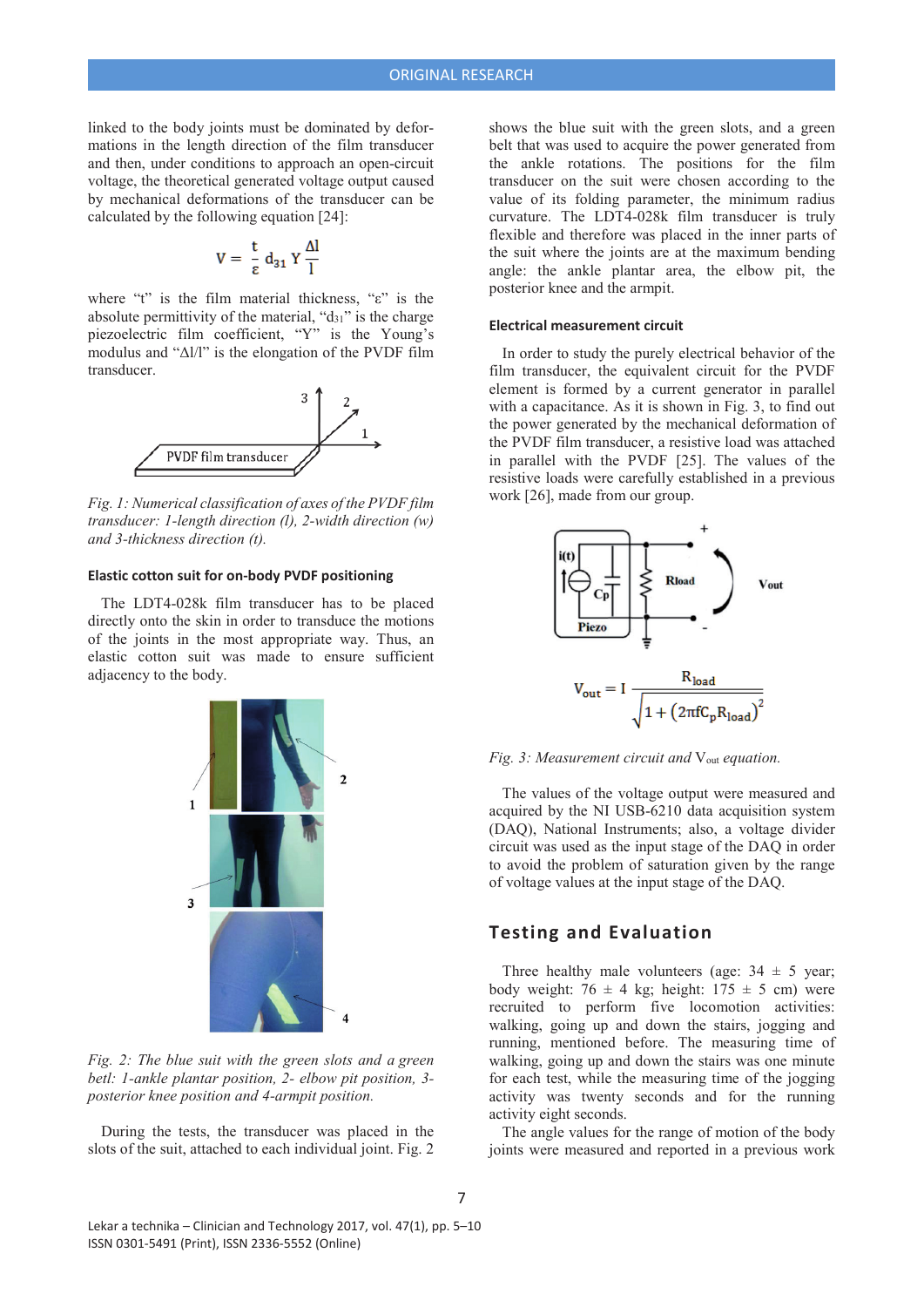made from our group, as well as the frequency values of each performed activity [26].

The acquired experimental data, based on the five performed activities, were elaborated to obtain the root mean square (RMS) values of the power generated through the biomechanical motions of the body joints.

The results of the RMS power values, plus the values of the calculated standard deviations were compared, based on the location of the film transducer onto the body.

Fig. 4 shows the comparison of the power generated by the mechanical deformation of the LDT4-028k film transducer, placed on each joint, during the performed five activities.



*Fig. 4: Comparison of the power generated by the LDT4-028k film transducer, placed on each joint, during the performed five activities. Error bars represent standard deviations.*

As it can be clearly seen in Fig. 4, the joint positions such as elbow, shoulder and ankle led to very similar RMS power values for the running activity ( $\sim$ 5  $\mu$ W). Out of these three joint positions, walking, going up and down the stairs led to very similar RMS power values for the shoulder and elbow joints:  $\sim 0.25 \mu W$ , while the ankle joint produces  $\sim 0.65 \mu W$ . Again, out of these three joint positions, the jogging activity produces  $\sim$ 3 μW for the ankle joint,  $\sim$ 2 μW for the elbow joint, and  $\sim$ 1  $\mu$ W for the shoulder joint. Finally, the knee joint position represents the best location for an energy harvesting system, in terms of generated power output while performing common human locomotion activities. As per walking, going up and down the stairs, the generated RMS values of power output are  $\sim$ 2 μW;  $\sim$ 4 μW for the jogging activity and  $\sim$ 9 μW for the running activity.

#### **Discussion**

The best results in terms of generated power output were obtained at the level of the knee joint, since the value of the range of motion on this joint is higher than the same range of motion values of the other joints. As it can be clearly seen from the results shown in Fig. 4, the RMS values of the generated power are in the range  $0.1-10$   $\mu$ W, which is a typical power range for supplying energy to generic ultra-low power integrated circuits for biomedical applications [27–29].

Regarding the influence of the activity kind on the amount of power that can be harvested, results are in line with the hypothesis that both the amplitude of activity (assented by the range of motion), and cadence (assented by the activity frequency) play an important and synergistic role. It is not strange that activities with higher values of both range of motion and frequency (running, and to a lesser extent, jogging and walking downstairs) provide higher values in terms of power than those obtained while walking or ascending the stairs.

The data results achieved in this work, concerning the values of the power output generated from the PVDF film during the locomotion activities, are very similar with the data results of the piezoelectric wearable systems for biomechanical energy harvesting found in the current scientific literature and reported as follows. Zhang *et al*. [30] developed a fabric nanogenerator able to produce 10.02 nW when it is attached on an elbow pad and bent by human arms. Yang and Yun [31] prepared three fabrics in the form of band for wearing it on elbow joint, measuring 0.21 mW for a bending velocity of 5 rad/s. Again, Hwang *et al*. [32] developed a thin piezoelectric harvester on a flexible plastic substrate, able to generate a power density of about 7 mW/cm<sup>3</sup> by bending the finger.

Thus, the data of power output harvested by our system may represent an added value to the results of the current scientific literature, which represent values of the power output generated only from individual body movements.

By considering wearability and comfort of the proposed system, the chosen PVDF film transducer has allowed easy integration into the cotton suit, since it is very thin and flexible. The movements of the limbs during the performed activities were not obstructed by the film transducer, thus making the system comfortable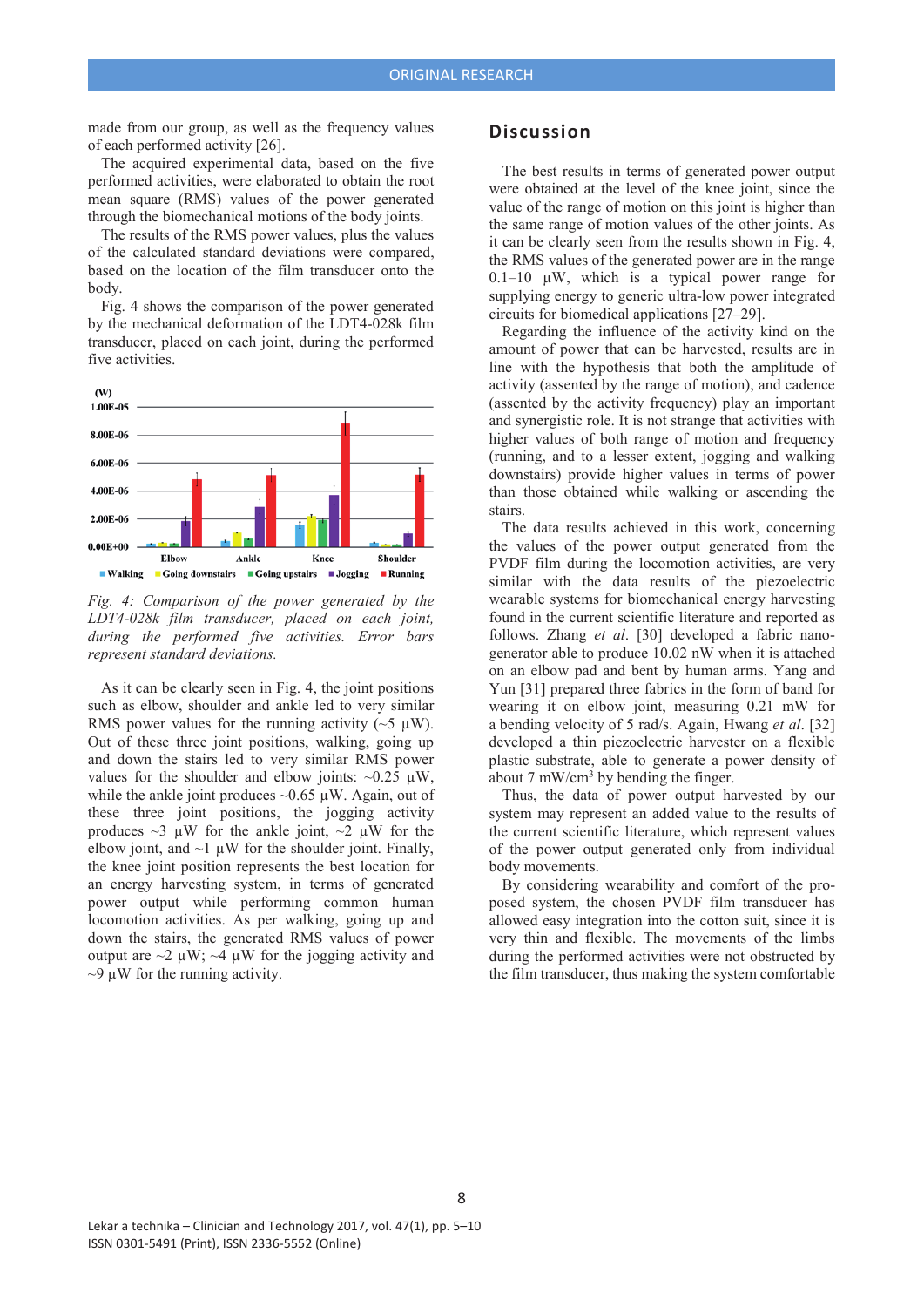for the users. However, further tests should be performed for testing the reliability of the system while performing long-time activities.

Finally, we note that the basic components needed for developing piezoelectric generators, for the field of biomechanical energy harvesting, are flexible substrates and electrodes that can maintain their original mechanical and electrical properties after bending or stretching of the structure.

### **Conclusion**

In this paper, a PVDF piezoelectric film transducers – LDT4-028k – was placed inside a tight suit in proximity to the main human body joints, such as shoulder, elbow, knee and ankle, in order to harvest the energy generated by locomotion activities in the form of casual walking, going up and down the stairs, jogging and running. In order to work at its best, it is very important for a biomechanical energy harvesting system to use a flexible piezoelectric transducer to ensure as close contact as possible between the transducers and the skin; therefore, a special manufactured body suit was produced to be worn during the performed activities.

When examining the power output measured during the five common locomotion activities, the values of the power output was in the range  $0.1-10 \mu W$ , depending by the position of the transducer onto the body. The reported study should be encourage the development of biomechanical energy harvesting structures, which can be directly integrated in general wearable systems for the bio-signals monitoring.

### **Acknowledgement**

This work was supported and financed by project SV4507741/2101 'Biomedical Engineering systems XIII' and the research project of The Czech Science Foundation (GACR) No. 17-03037S, and Italian Ministry of Education, University and Research. The suit was made by 3M MANIFATTURE S.R.L., Pomarico (MT) 75016, Basilicata, Italy.

#### **References**

- [1] Bonato, P.: *Wearable Sensors and Systems From Enabling Technology to Clinical Applications*. Ieee Engineering in Medicine and Biology Magazine, vol. 29, no. 3, 2010, p. 25–36.
- [2] Vavrinský, E., et al. *Document Monitoring of EMG to force ratio using new designed precise wireless sensor system.* Lékař a Technika, vol. 44, no. 3, 2014, p. 17–22.
- [3] Jagelka, M., et al. *Implementation of pulse oximetry measurement to wireless biosignals probe*. Lékař a Technika, vol. 44, no. 3, 2014, p 37–40.
- [4] Jagelka, M., et al. *Preliminary testing of flexible electrodes for biosignal measurement: abrasion resistance*. Lékař a Technika. vol. 45, no. 1, 2015, p. 16–20.
- [5] Proto, A., et al. *Wearable PVDF transducer for biomechanical energy harvesting and gait cycle detection*. Proceedings of IEEE EMBS Biomedical Engineering and Sciences Conference, 2016, p. 62–66.
- [6] Fida, B., et al. *The effect of window length on the classification of dynamic activities through a single accelerometer*. Proceedings of the IASTED International Conference Biomedical Engineering, vol. 2325, 2014, p. 123–127.
- [7] Karchňák, J., et al. *Utilizing of mems sensors in rehabilitation process*. Lékař a Technika, vol. 44, no. 3, 2014, p 12-16.
- [8] Caramia, C., et al. *Spatio-temporal gait parameters as estimated from wearable sensors placed at different waist levels*. Proceedings of IEEE EMBS Biomedical Engineering and Sciences Conference, 2016, p. 727–730.
- [9] Fida, B., et al. *Real time event-based segmentation to classify locomotion activities through a single inertial sensor*. Proceedings of the  $5<sup>th</sup>$  EAI International Conference on Wireless Mobile Communication and Healthcare, 2015, pp. 104–107.
- [10] Proto, A. et al. *A new microcontroller-based system to optimize the digital conversion of signals originating from load cells built-in into pedals*. Proceedings of IEEE 2014 Biomedical Circuits and Systems Conference, 2014, p. 300–303.
- [11] Poon, C.C.Y., et al. *Body Sensor Networks: In the Era of Big Data and Beyond*. IEEE reviews in biomedical engineering, vol. 8, 2015, p. 4–16.
- [12] Gambier, P., et al. *Piezoelectric, solar and thermal energy harvesting for hybrid low-power generator systems with thinfilm batteries*. Measurement Science and Technology, vol. 23, no. 1, 2012.
- [13] Starner, T. *Human-powered wearable computing*. Ibm Systems Journal, vol. 35, no. 3-4, 1996, p. 618–629.
- [14] Vullers, R.J.M., et al. *Micropower energy harvesting*. Solid-State Electronics, vol. 53, no. 7, 2009, p. 684–693.
- [15] Roundy, S., et al. *A study of low level vibrations as a power source for wireless sensor nodes*. Computer Communications, vol. 26, no. 11, 2003, pp. 1131–1144.
- [16] Renaud, M., et al. *Scavenging energy from human body: Design of a piezoelectric transducer*. Transducers '05, Digest of Technical Papers, 2005, vol. 1-2, p. 784–787.
- [17] Jung, W.-S., et al. *Powerful curved piezoelectric generator for wearable applications*, Nano Energy, 2015, vol. 13, p. 174–181.
- [18] Shenck, N.S. and Paradiso, J.A. *Energy scavenging with shoemounted piezoelectrics*, Ieee Micro, 2001, vol. 21, no. 3, p. 30–42.
- [19] Feenstra, J., et al. *Energy harvesting through a backpack employing a mechanically amplified piezoelectric stack*, Mechanical Systems and Signal Processing, 2008, vol. 22, no. 3, p. 721–734.
- [20] Pozzi, M. and Zhu, M. *Plucked piezoelectric bimorphs for kneejoint energy harvesting: modelling and experimental validation*, Smart Materials & Structures, 2011, vol. 20, no. 5.
- [21] Shukla, R. and Bell, A.J. *PENDEXE: A novel energy harvesting concept for low frequency human waistline*, Sensors and Actuators a-Physical, 2015, vol. 222, p. 39–47.
- [22] Chang, C., et al. *Direct-Write Piezoelectric Polymeric Nanogenerator with High Energy Conversion Efficiency*. Nano Letters, vol. 10, no. 2, 2010, p. 726-731.
- [23] Piezo Sensor—LDT Series. Available online: http://www.measspec.com/product/t\_product.aspx?id=2484.
- [24] Piezo Technical Manual. Available online: http://www.measspec.com/downloads/Piezo\_Technical\_Manual.pdf.
- [25] Ottman, G.K., et al. *Adaptive piezoelectric energy harvesting circuit for wireless remote power supply*, IEEE Transactions on Power Electronics, 2002, vol. 17, p. 669–676.